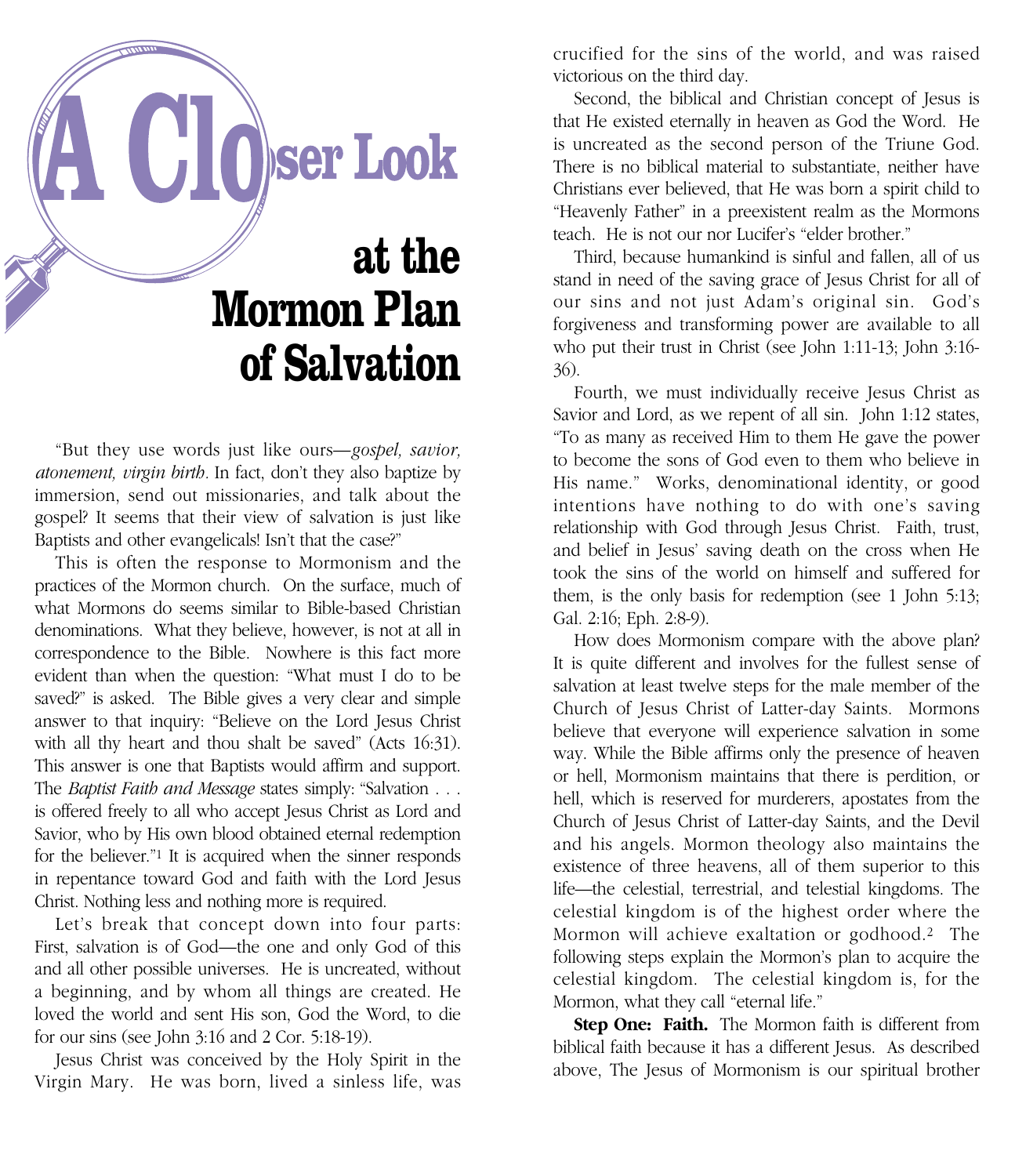from heaven, who, like us, was born a spirit child of God. He is the first born child of the Heavenly Father. Bruce R. McConkie, a Mormon theologian, warned that people who speak of a "special relationship with [this] Christ" are guilty of "excessive zeal" and "pure sectarian nonsense."3 Faith for the Mormon is never spoken of as directed towards the deity of Christ and His full atonement on the cross for the sins of the world. Rather faith is seen as a response to whatever Christ commands, not as a trust in His complete ability to save.4 This kind of faith never results in a personal relationship with Him.

**Step Two: Repentance.** The Bible makes clear that repentance for salvation is always from sin or sins and toward God. For the Mormon repentance involves confessing and abandoning sin as well as restoring or resolving all damage done by one's sin. This definition sounds biblical. But the further condition is added that the repentant person must "spend the balance of your lives trying to live the commandments of the Lord so he can eventually pardon you and cleanse you."5 Repentance is a work, and only a prelude to the process of acquiring salvation by obedience to the Church of Jesus Christ of Latter-day Saints. Little, if anything, is said of repentance leading to Jesus Christ. If that is the Mormon understanding of repentance, then it is clear why the Church of Jesus Christ of Latter-day Saints goes on to add the steps listed below.

**Step Three: Baptism by Immersion in the Church of Jesus Christ of Latter-day Saints.** It is here where the clear stamp of Mormonism is unmistakable. The Mormon church claims to be the only true church thus all other churches and their practices and forms of baptism are false. Baptism by immersion through a "duly commissioned servant or representative of the Savior" (a Melchizedek priesthood holder or a priest in the Aaronic priesthood) is required.6 Therefore this baptism must take place in the Mormon church and is "the gateway through which we enter the celestial kingdom."7

**Step Four: Laying on of Hands by a Member of the Melchizedek Priesthood in Order to Receive the Holy Ghost.** The presence of the Holy Spirit is not promised for the Mormon as a result of faith and belief. It comes instead mechanically when a baptized Mormon is prayed for by a member of that priestly class in the church: "The authority to bestow the Holy Ghost belongs to the Melchizedek Priesthood . . . the elder . . . says 'Receive the Holy Ghost,'

and 'I confirm you a member of the Church of Jesus Christ of Latter-day Saints.'"8

**Step Five: Ordination as a Melchizedek Priest (for males only).** When one receives the laying on of hands by a priest of this order then exaltation and salvation becomes possible in that one also becomes a priest in the same order: "This higher priesthood is designed to enable men to gain exaltation in the highest heaven in eternity . . . Perfection can be gained only in and through and because of their priesthood."9 As well, Mormons believe the Holy Ghost will come to a person only when he is faithful and desires help from this church official.10

**Step Six: Receiving the Temple Endowments.** Upon ordination to the priesthood, the designated person is then led through a ceremony of anointing and other similar rites—none of which have biblical sanction. Women may also receive these rites. The Church of Jesus Christ of Latter-day Saints maintains, however, that "through them [the rituals] the recipients are endowed with power from on high. They receive an education relative to the Lord's purposes and plans . . . and are taught the things that must be done by man in order to gain exaltation in the world to come."11 The approximately 50 temples of the Mormon Church serve as the only place where these rites can be carried out and are therefore viewed as sacred by Mormons themselves.12

**Step Seven: Celestial Marriage.** *Doctrine and Covenants,* part of Mormon canonized scripture, states that "celestial marriage is the gate to an exaltation in the highest heaven within the celestial world."13 As a part of temple endowments these members of the Mormon church are married for "time and eternity" to their spouses in a Mormon temple. Such marriages are essential so that once worthy Mormons are resurrected and possibly progress to godhood they may have their spouse with them to produce and procreate children for their world and universe.

**Step Eight: Observing the Word of Wisdom.** Joseph Smith taught that the use of *strong drinks*—alcoholic beverages—or *hot drinks*—referring probably to coffee and tea, both containing caffeine—would demonstrate unworthiness for exaltation.14 The church also teaches, "For observing the word of wisdom the reward is life, not only prolonged mortal life, but life eternal."15 As well, without obedience to the Word of Wisdom, entrance to Mormon temples will not be granted. Without that allowance, a Mormon would not be able to enter the celestial kingdom.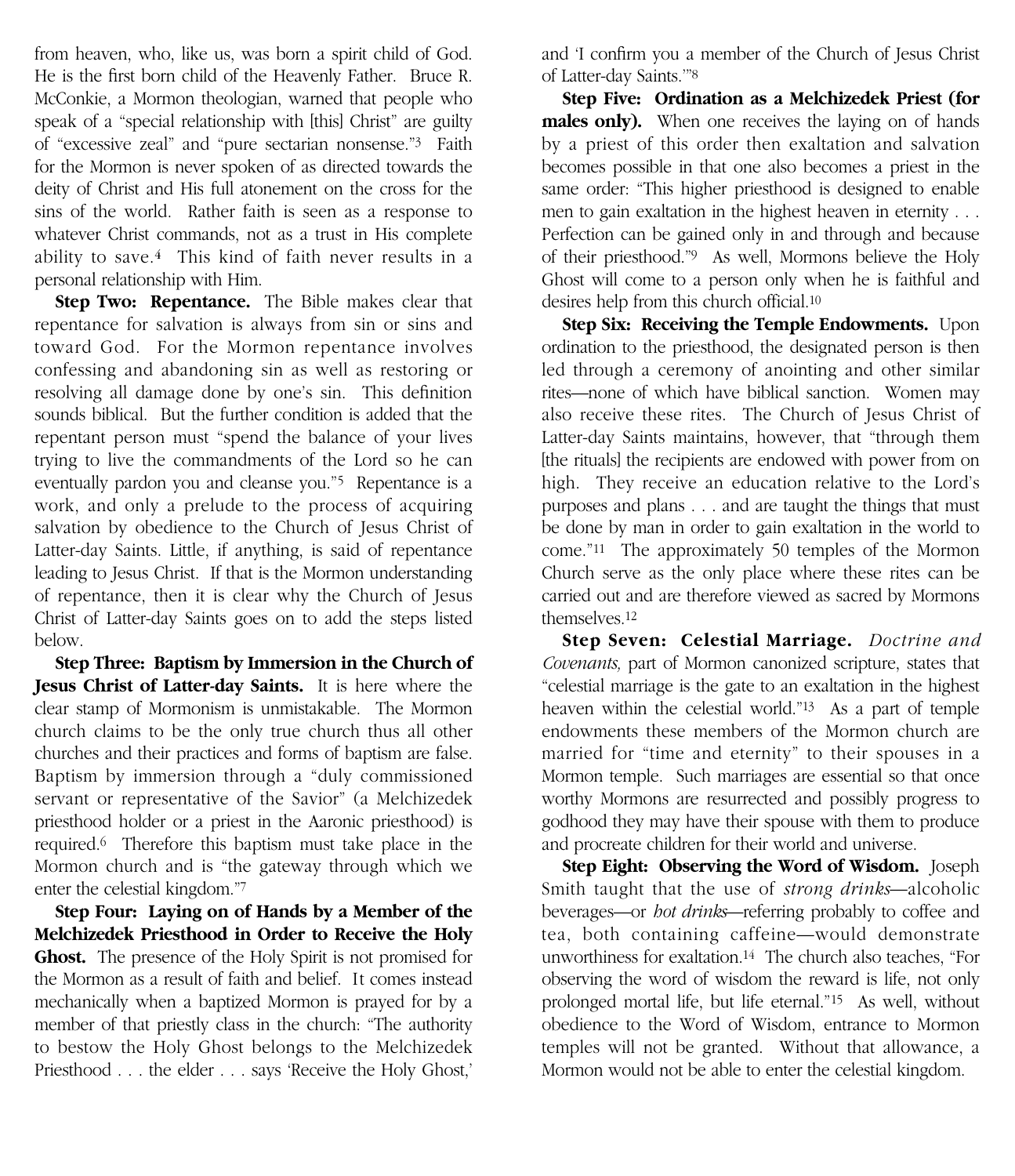**Step Nine: Sustain the Prophet.** As each Prophet/President of the church is believed to be the sole revelator and representative of God to his church, it is required of every worthy Mormon to support or sustain him as a prophet, seer, and revelator. "To reject the word of the Lord [the message of the Prophet] is to reject the Lord himself," and hence to be unworthy of the celestial kingdom.16

**Step Ten: Tithing.** "One tenth of the interest or increase of each member of the Church is payable as tithing funds of the Church each year."17 And—"payment of an honest tithing is essential to the attainment of those great blessings which the Lord has in store for his faithful saints. Members of the church who fail or neglect to pay an honest tithing are thereby denying themselves of the receipt of these rich blessings."18 *Doctrine and Covenants* is even more explicit saying, "For he that is tithed shall not be burned at his coming."19 In other words, tithing is a part of the plan of salvation to escape censor at the second-coming of Christ.

**Step Eleven: Sacrament Meetings.** A sacrament meeting is the weekly Sunday gathering of local Latter-day Saints when they meet to sing, testify, and share the sacrament of bread and water. To participate regularly in this occasion is essential for staying in the close fellowship of the church. It serves as the basis for renewing one's covenant vows begun at baptism: "By partaking of the sacrament, worthy saints renew the covenant previously made by them in the water of baptism."20 By keeping the covenant in the observance of the sacraments, the Mormon believes that "we will always have the Lord's spirit to be with us and that by following this pattern, believing on his name, we will gain a remission of our sins."<sup>21</sup>

**Step Twelve: Obedience.** Obedience to the church, its teachings, and the prophet is essential for the Mormon to gain exaltation in the celestral kingdom. Obedience is the first law of heaven, the cornerstone upon which all righteousness and progression rest. Remember that perdition or hell is reserved for apostates—those who leave the Mormon church and resign their membership in it. There is no salvation apart from total obedience of all laws and ordinances of the church.<sup>22</sup>

Outer darkness is reserved for apostate members of the Mormon church. There will be no salvation of forgiveness for these "sons of perdition" who "will suffer the wrath of God and partake of the second death."23

**Conclusion:** The plan of salvation according to the "gospel" of Mormonism is not just a gospel of works—it is a gospel of obedience and obligation to the Church of Jesus Christ of Latter-day Saints. In *Gospel Principles,* an official publication of that church, a parable describing the Mormon plan of salvation is told. A debtor begs his creditor for mercy as his debts are large and long overdue. Just as the cruel creditor is about to cast the man in prison a friend intervenes and pays the debt. He then says to the debtor, "You will pay the debt to me and I will set the terms. It will not be easy, but it will be possible." <sup>24</sup> The friend who intervened, not with a free gift, but with a loan to be repaid, is symbolic of the Church of Jesus Christ of Latter-day Saints. Each devout Saint therefore is now working hard to pay off his or her debt to the church. The Mormon gospel (good news) is no gospel. It is not the gospel of freedom through Christ, it is a gospel of servitude and obligation to a religious organization.

In Matthew 18:21-35, however, Jesus told the story of a certain king who forgave his servants their debts to him. One of the servants turned afterwards and demanded payment from a fellow servant of a hundred *denarii* debt. Unable to pay, the second servant was thrown into prison. Jesus illustrated the point that we should forgive one another just as God has forgiven us, those who believe in Him, from all our transgressions against God's law. This thought echos the teaching of the Lord's prayer—"Forgive us our debts as we forgive our debtors" (Matt. 6:12).

The biblical gospel of Jesus Christ is that no debts remain to be paid. Jesus Christ suffered for our sins sufficiently on the cross so that each one who believes in Him may be forgiven of all wrongs—past, present, and future. If you have yet to receive his gift of eternal life, you may do so by believing that God loves you in spite of your sin, that Jesus suffered and paid the cost of your sin, and that salvation is His free gift to you. As the Bible says "with the heart one believes unto righteousness, and with the mouth confession is made unto salvation" (Rom. 10:10). If that is the need of your life, pray this prayer:

*Lord Jesus, I believe that you died for all of my sin. I believe God raised you from the dead. Right now I turn from myself and my sins to you. Come into my heart. I give myself to you. Please become the Lord of my life. Thank you for saving me. Amen.*